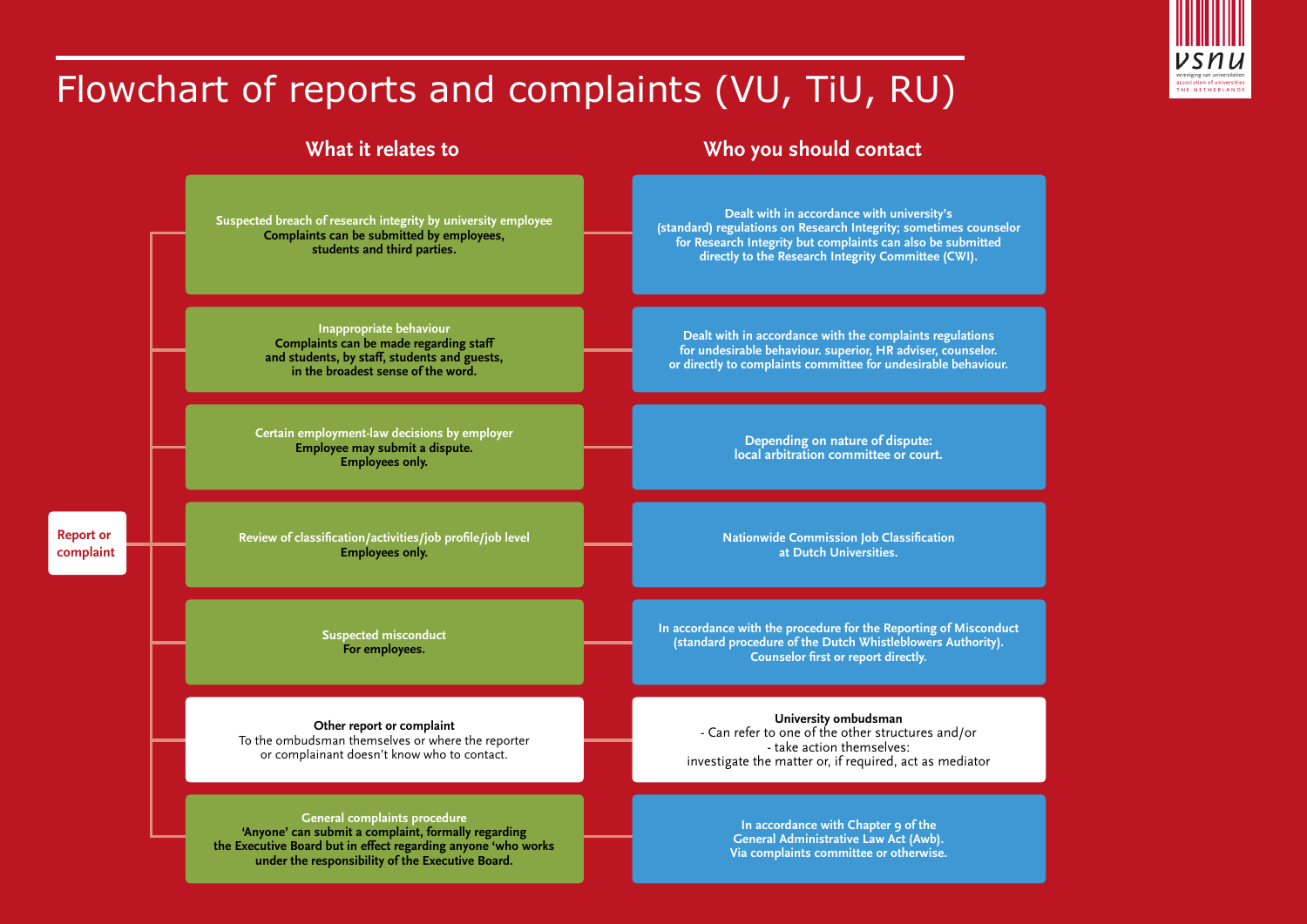

## Which committees/bodies can you turn to?

#### **General:**

- **• Superior**
- **Counselors**  see the local network of counselors for each university
- **University Ombudsman**

(to be completed following more detailed definition of University Ombudsman role)

#### **The Netherlands Board on Research Integrity (LOWI)**

Procedure:<https://lowi.nl/>and [https://vsnu.nl/files/documenten/Domeinen/](https://vsnu.nl/files/documenten/Domeinen/Onderzoek/VSNU_Infographic_procedure_integriteit_VDEF.pdf) [Onderzoek/VSNU\\_Infographic\\_procedure\\_integriteit\\_VDEF.pdf](https://vsnu.nl/files/documenten/Domeinen/Onderzoek/VSNU_Infographic_procedure_integriteit_VDEF.pdf) The LOWI will only get involved after a complaint has been dealt with by the local committee on research integrity (CWI

#### **Committee on Undesirable Behaviour**

National framework based on: artikel 1.12 CAO-NU, dealt with by local committee (no national committee)

#### **Arbitration Committee CAO-NU**

National procedure: [https://vsnu.nl/files/documenten/](https://vsnu.nl/files/documenten/Sectorregeling%20geschillencommissie%202020%20(1).pdf) [Sectorregeling%20geschillencommissie%202020%20\(1\).pdf](https://vsnu.nl/files/documenten/Sectorregeling%20geschillencommissie%202020%20(1).pdf) The dispute is dealt with by the local arbitration committee only (no national committee)

#### **Nationwide Commission Job Classification at Dutch Universities (LAFO)**

National procedure: [https://vsnu.nl/files/documenten/CAO/Reglement\\_](https://vsnu.nl/files/documenten/CAO/Reglement_landelijke_adviescommissie_functieordenen_2020.pdf) [landelijke\\_adviescommissie\\_functieordenen\\_2020.pdf](https://vsnu.nl/files/documenten/CAO/Reglement_landelijke_adviescommissie_functieordenen_2020.pdf) A number of universities must undertake a review procedure before submitting an application to LAFO

#### **Misconduct/Whistleblowing procedure**

No national procedure or framework in the CAO, rather procedure is specific to each institution.

Once the matter has been dealt with locally, advice or further investigation can be sought from the Dutch Whistleblowers Authority: <https://www.huisvoorklokkenluiders.nl>